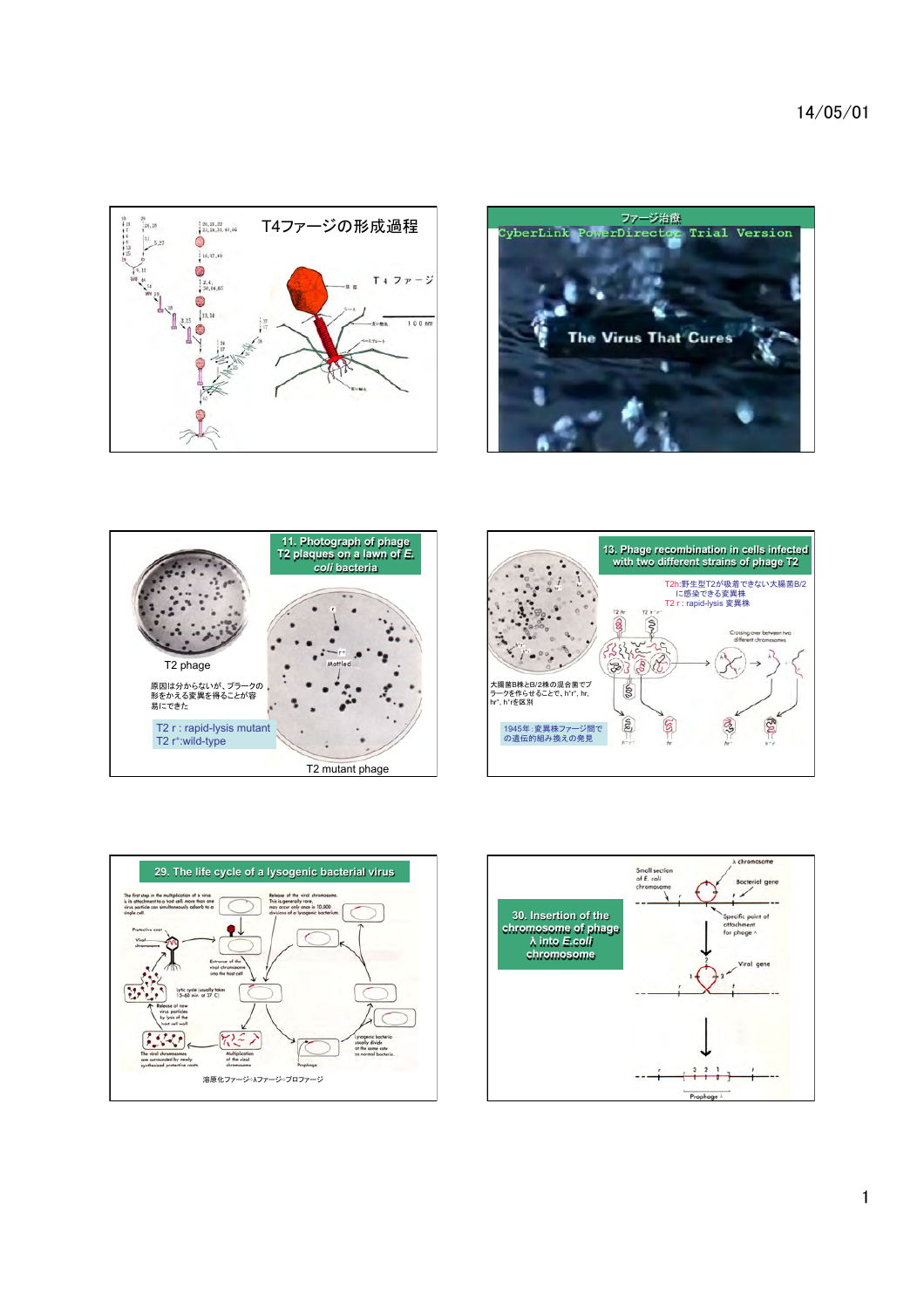14/05/01